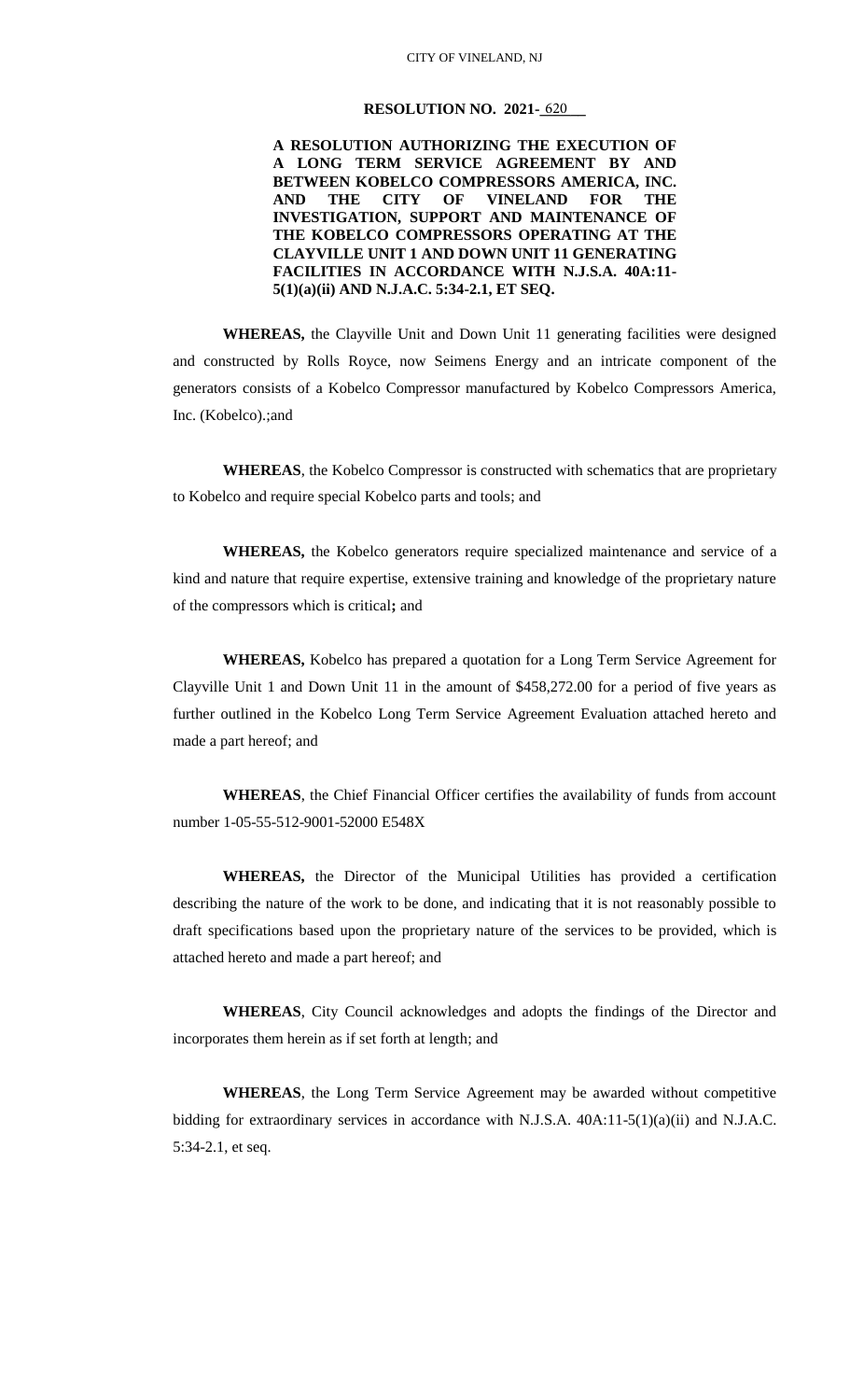**NOW, THEREFORE, BE IT RESOLVED** by the Council of the City of Vineland that the Mayor and Clerk are hereby authorized to execute the Long Term Services Agreement by and between the City of Vineland and Kobelco Compressors America, Inc. for Clayville Unit 1 and Down Unit 11 for a period of 5 years commencing January 1, 2022 and ending December 31, 2026, in accordance with the attached long term service agreement evaluation.

**BE IT FURTHER RESOLVED** that the Clerk shall place a notice of this Resolution in the official newspaper pursuant to N.J.S.A. 40A:11-5(1)(a).

Adopted:

President of Council

ATTEST:

City Clerk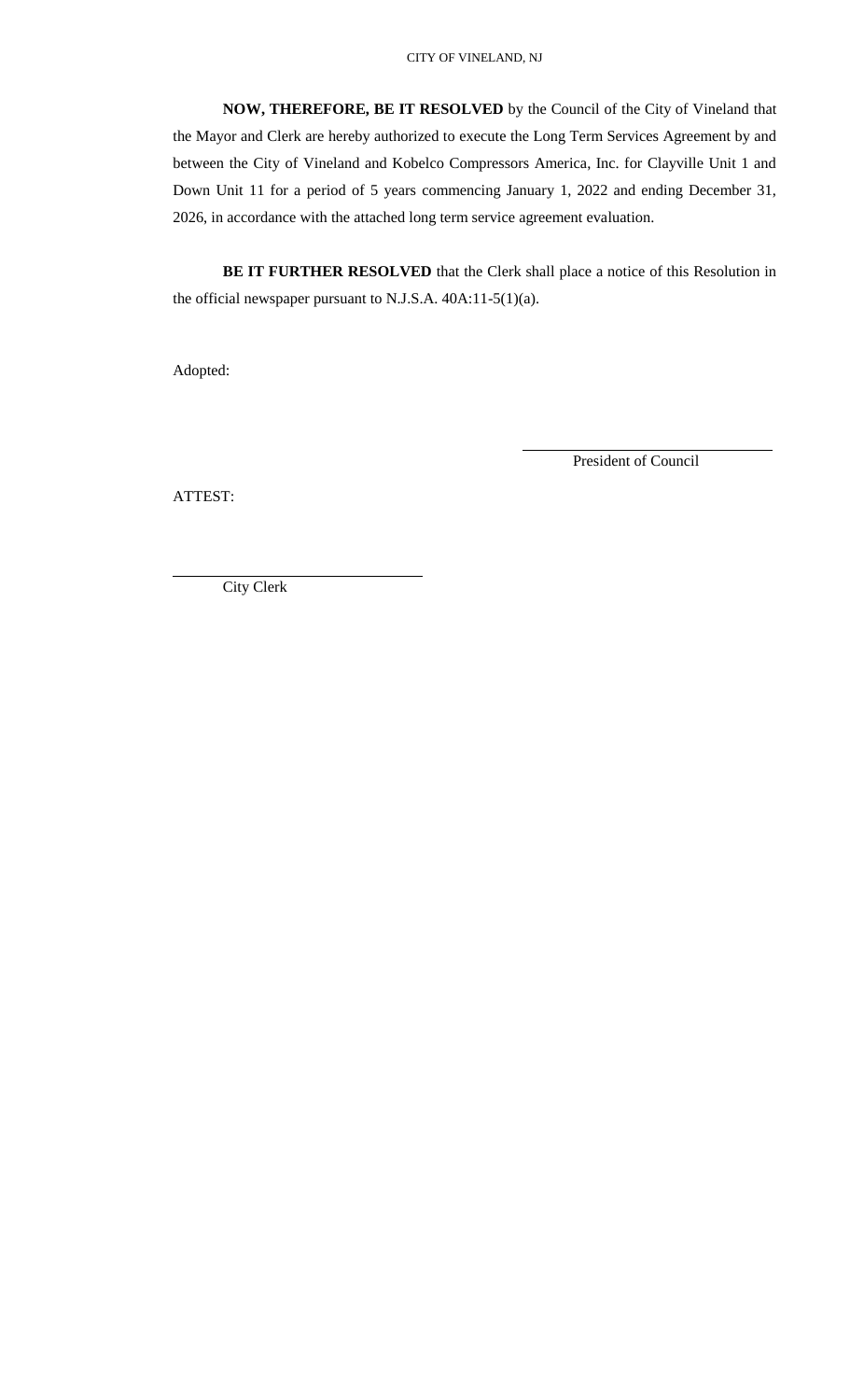

John Lillie **Director of Municipal Utilities Vineland Municipal Utilities** jlillie@vinelandcity.org www.vinelandcity.org

640 E. Wood Street P.O. Box 1508 Vineland, NJ 08362-1508 Phone: (856) 794-4000 x 4164 Fax: (856) 405-4622

11-05-21

Council President Dr. Author and members of council,

Ref: Kobelco Compressor

Please accept this request for award of contract without the receipt of formal bids as an Extraordinary Unspecifiable Service to Kobelco Compressors America for a Long Term Service Agreement for the High Pressure Gas Compressors associated with both VMEU Clayville and Unit #11 Electric Generating Units.

Kobelco is the specified High Pressure Gas Compressor for the Generation Units. Kobelco has proprietary internal drawings and extensively trained technicians trained to maintain, repair and service all aspects of the Kobelco High Pressure Gas Compressor. No other person and/or company has or can gain access to the proprietary drawing, information and training for Kobelco High Pressure Gas Compressors. A long Term Service Agreement with Kobelco also give VMEU reduced pricing on parts, service, labor rates as well as priority response time for remote and on site diagnostics. The cost for these High Pressure Gas Compressors are well over \$800,000.00 and needs to be serviced and maintained by the specifically trained Technicians with experience and information no other source can provide. Additional request for bids have resulted in other bidders to contact and hire Kobelco to do the work for a middleman mark up and results in Kobelco personnel doing the work.

Thank You in advance for your kind consideration, please contact me if further information is desired.

John Lillie Lalle

Director Vineland Municipal Utilities



Special arrangements for persons with disabilities may be made if requested in advance by contacting the Business Administrator's office at 856-794-4000.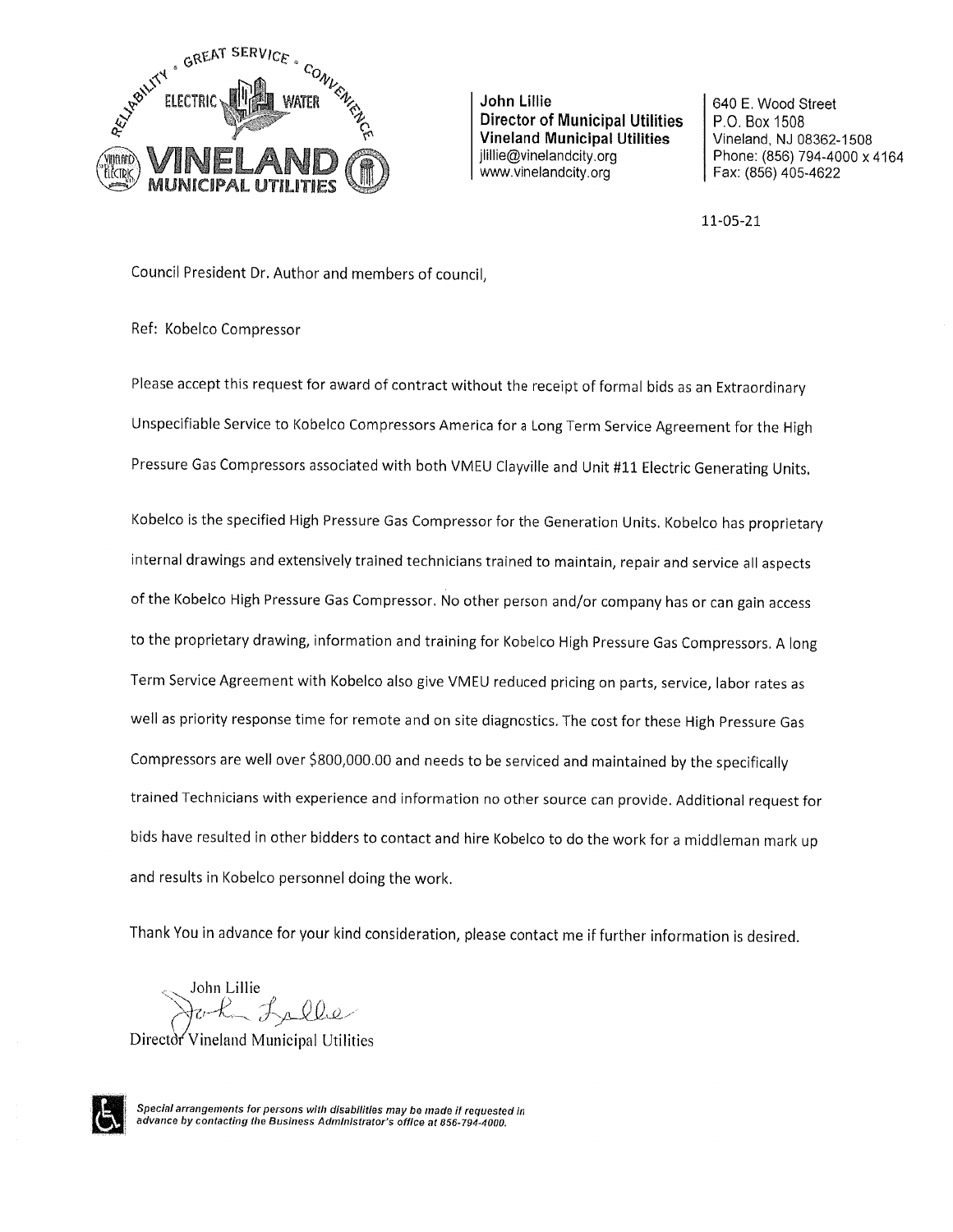#### L. Overview

a. The following is an assessment of two (2) Long Term Service Agreements provided by Kobelco Compressors America for the original project ES-469 (Clayville 1) and ES-414 (Howard M. Down Unit 11).

#### Purpose II.

a. The main purpose of a Long Term Service Agreement is to maximize the availability and efficiency of the compressor unit. The Kobelco Compressor installed at the Howard M. Down (Unit 11) has not undergone an overhaul and has been commissioned since 2012. The compressor installed at Clayville received an overhaul in 2016 after failing during operation. Kobelco recommends an overhaul for each compressor every five (5) years based on run-time, cycles, oil-sampling, and output data trends. This agreement will allow the Vineland Municipal Electric Utility to have access to remote technical support, predicable maintenance costs, repairs performed by a trained technician, and a decrease in operating expenses.

#### Long Term Service Agreement Term and cost III.

- a. Five  $(5)$  years
- b. \$229,136.00 per LTSA or \$458,272.00 for both units.
- Five (5) yearly invoices of \$91,654.40. See Table 1 for breakdown.

#### IV. Scope of Work

- a. Annual site visit of 2 days per unit by an E/I & Controls Field Service Representative and a Mechanical Field Service Representative to perform the following
- b. Collect process data, Check operation of compressor, Collect seal leakage rates, Check operation of pressure vessels, Check operation of control valves, Upgrade the latest software version, Check compressor vibration, Check motor vibration, Check lube oil pump motor vibration, Provide training to operators during the site visits, Detailed report with findings and recommendations.
- c. One (1) KS31SEH Bareshaft Compressor Overhauls at KCA Corona Facility
- d. Dedicated Program Manager
- e. Remote Technical Support
- f. Field Service availability within 24-72 hours for unplanned maintenance\*. See Table 2 for pricing.

\*In this context, unplanned means any maintenance that falls outside of the two (2) day annual site visit. This Long Term Service Agreement ensures that VMEU will have access to a Field Service Technician, but it will not cover the cost of any work done.

#### V. **Obligations of Kobelco Compressors America**

- a. KCA shall ensure availability of one (1) Mechanical and one (1) E/I & Controls Field Service Representative for duration outlined in SCHEDULE OF SERVICE.
- b. Provide all PPE, laptops, notebooks required to perform the services.
- c. Provide schedule of all maintenance services to be performed including a breakdown of all materials, equipment and tools to be used.
- d. Account for OWNER tools and / or equipment to be used during maintenance and should return them at the end of the work.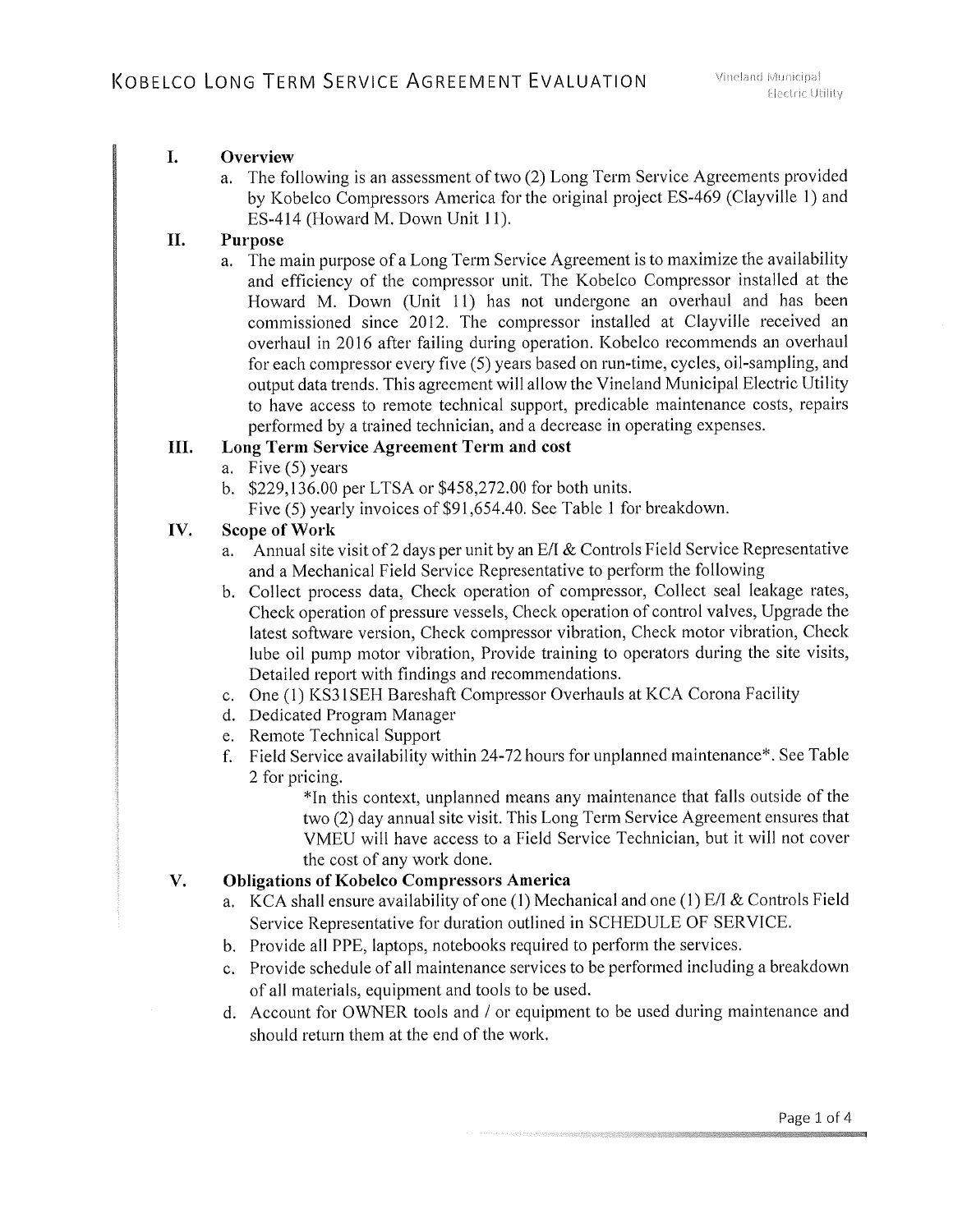- e. Provide reports as provided in this agreement, containing detailed information, technical documents, photos and films as appropriate, within the limits of the manufacturer's proprietary information.
- f. Present proposal for any additional work not included in SCHEDULE OF SERVICE.
- g. Availability of repair shop when overhaul is required.
- h. Given that all spare parts are available and there is no major damage to the compressors, the overhaul should be completed as per the schedule\*

\* The LTSA guarantees that we get locked in prices for parts and tools. Any purchased parts/tools will be purchased with a separate PO.

#### **Obligations of the Owner (Vineland Municipal Electric Utility)** VI.

- a. Maintain all service logs current and share records with Kobelco Compressors America prior to scheduled service time.
- b. Ensure equipment is ready and available to service work. All required permitting, as required, to be completed by OWNER.
- c. Supply at least one (1) dedicated Mechanical and one (1) E/I and Controls OWNER technician to support Kobelco Compressors America Service Representative while on site.
- d. Provide E/I & Controls technician for all Instrumentation and Electrical scope.
- e. Maintain full set of spare parts as indicated and all standard and special tooling as indicated on recommended by Kobelco Compressors America.
- f. OWNER to follow recommendations presented by Kobelco Compressors America Service Representative in a timely manner.
- g. Basic set of tools available (Wrench set, hand tools, etc.)
- h. Crane/boom, operator  $&$  rigging to remove compressor.
- i. Transportation of parts and equipment to and from repair shop.

#### VII. **Exclusions**

- a. Repairs of any failed equipment and components that is not considered routine maintenance, including failures caused by abnormal operation and conditions to the compressor system.
- b. Replenishing spare parts as consumed from OWNER'S inventory Kobelco Compressors America will present a proposal for OWNER'S approval of any work not included in Schedule of Service.

# VIII. Agreement Term

- Service contract to be valid for 5 years from execution date unless terminated or a. extended by mutual written agreement of both parties.
- b. Both parties shall have the right to terminate this agreement for convenience (i.e. without cause) at any time by giving thirty (30) days prior written notice or termination
- c. Any included site visits not used by the client will not be refunded.

#### IX. Compensation

For all services performed by Kobelco Compressors America under this agreement, a. Kobelco Compressors America will accept the rates set forth in the Schedule of Rates and Owner may pay annually.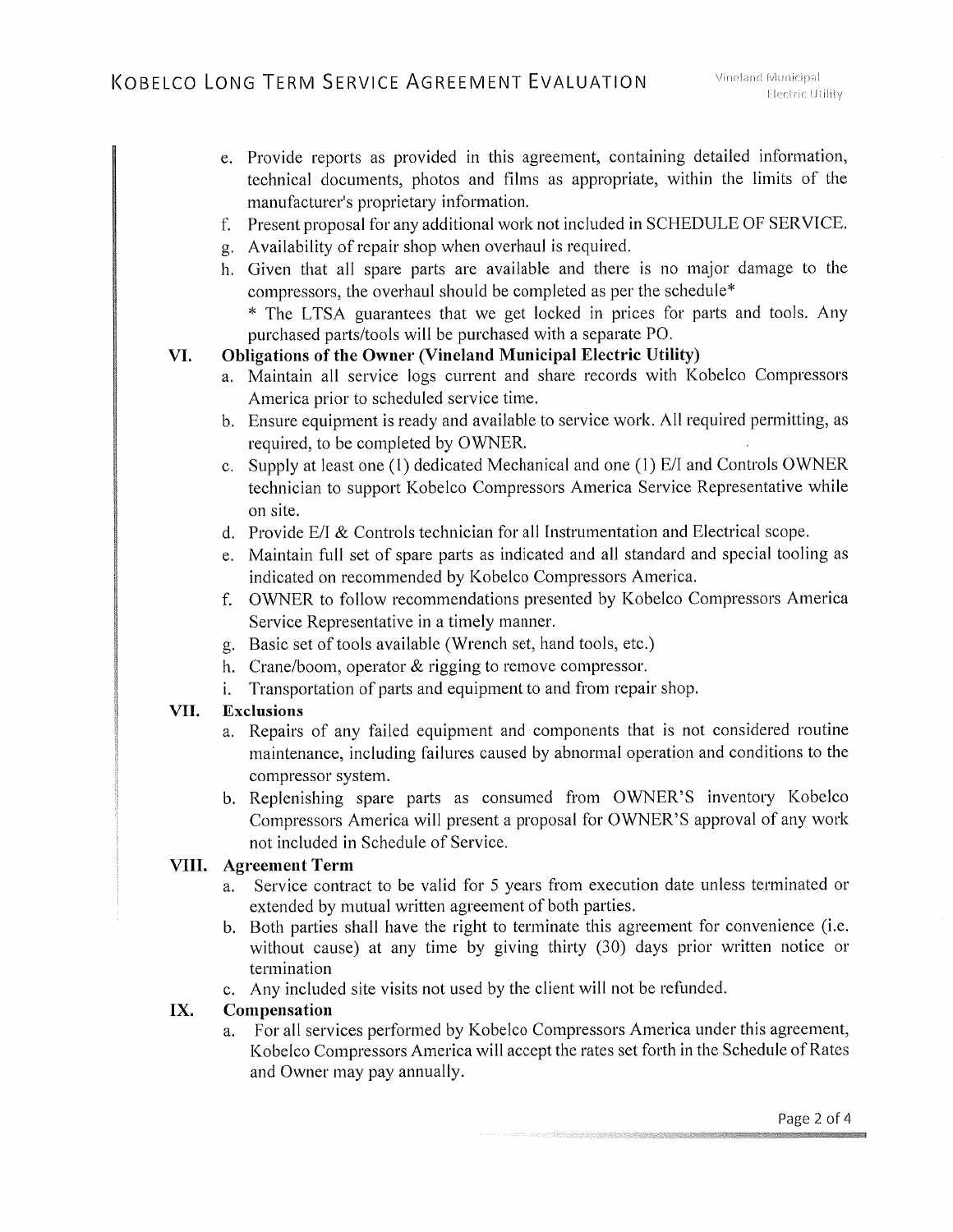- b. Dispatching a Field Service Representative for unplanned maintenance will be charged at Kobelco Compressors America Field Service Rates.
- c. Additional scope of work shall be approved by OWNER and released via issuance of a separate PO.

| Table 1 – Cost Di candowit                      |              |  |  |  |
|-------------------------------------------------|--------------|--|--|--|
| Kobelco Long Term Service Agreement Cost        |              |  |  |  |
| <b>Breakdown</b>                                |              |  |  |  |
|                                                 |              |  |  |  |
| 5 Year Contract Term Total Cost                 | \$458,272.00 |  |  |  |
|                                                 |              |  |  |  |
| 2022: January $1st$ – December 31 <sup>st</sup> | \$91,654.40  |  |  |  |
| 2023: January $1st$ – December 31 <sup>st</sup> | \$91,654.40  |  |  |  |
| 2024: January $1st$ – December 31 <sup>st</sup> | \$91,654.40  |  |  |  |
| 2025: January $1^{st}$ – December 31st          | \$91,654.40  |  |  |  |
| 2026: January $1st$ – December 31 <sup>st</sup> | \$91,654.40  |  |  |  |

Table  $1 - Cost$  Rreakdown

| <b>Domestic Field Service Rates</b> |                                                                                                                                  |                                                                                                                           |                                                                                                        |                                                                   |  |  |  |
|-------------------------------------|----------------------------------------------------------------------------------------------------------------------------------|---------------------------------------------------------------------------------------------------------------------------|--------------------------------------------------------------------------------------------------------|-------------------------------------------------------------------|--|--|--|
| Representative                      | Onshore                                                                                                                          |                                                                                                                           |                                                                                                        | Per Diem                                                          |  |  |  |
| <b>Type</b>                         | (8-hour Daily minimum)                                                                                                           |                                                                                                                           |                                                                                                        |                                                                   |  |  |  |
|                                     | <b>Standard Hourly Rate</b>                                                                                                      | Overtime Hourly                                                                                                           | Premium hourly                                                                                         | Per Diem Rate                                                     |  |  |  |
|                                     |                                                                                                                                  | Rate                                                                                                                      | Rate                                                                                                   |                                                                   |  |  |  |
| Description                         | <b>Billed</b> for:<br>- All travel hours<br>- All hours worked M-F up<br>to hours per day<br>- All standby/compensatory<br>hours | <b>Billed</b> for:<br>- All hours worked over<br>8 up to 12 hours M-F<br>- All hours worked on<br>Saturday up to 12 hours | <b>Billed for:</b><br>- All hours over 12<br>hours Saturday<br>- All hours worked<br>Sunday or Holiday | <b>Billed for:</b><br>- Each day FSR<br>is away from<br>home base |  |  |  |
| Field<br><b>Technicians</b>         | \$208.00                                                                                                                         | \$312.00                                                                                                                  | \$416.00                                                                                               | \$77.00                                                           |  |  |  |
| Senior or<br><b>Specialist</b>      | \$270.00                                                                                                                         | \$405.00                                                                                                                  | \$540.00                                                                                               | \$77.00                                                           |  |  |  |

## Table 2 – Domestic Field Service Rates

\*Standard working day is 8:00am to 5:00pm with a one (1) hour break for lunch daily, that will not be billed.

\*\*Customer personnel required to sign timesheets daily.

\*\*\*Field Service Representative type shall be determined by KCA at time scope of work is defined prior to placement of orders

|                | $1$ able $3 -$ KCA Recognized Holidays for Field Service |                  |  |  |
|----------------|----------------------------------------------------------|------------------|--|--|
| New Year's Day |                                                          | Labor Day        |  |  |
|                | Martin Luther King Jr. Day                               | Veterans Day     |  |  |
| Memorial Day   |                                                          | Thanksgiving Day |  |  |
|                | Independence Day                                         | Christmas Day    |  |  |

## Table 3 - KCA Recognized Holidays for Field Service